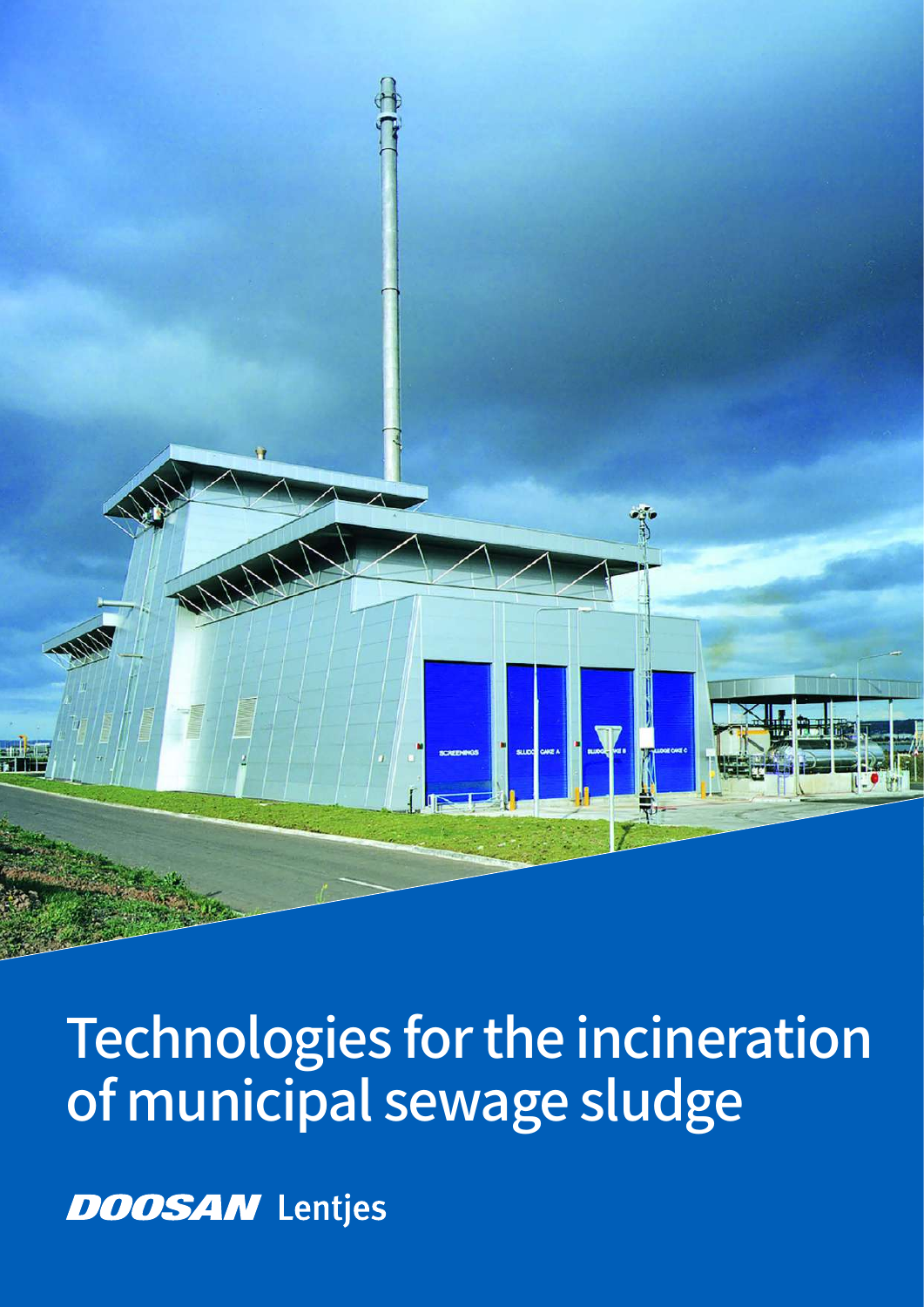## Compliance with sewage sludge regulations

Doosan Lentjes is your reliable partner when it comes to the incineration of municipal sewage sludge. With our reliable incineration processes we help you to meet the legal requirements for both safe disposal and recovery of phosphorus. At the same time, our efficient flue gas cleaning technologies ensure full compliance with even the strictest emission directives.

#### Reducing the impact of sewage sludge disposal

Sewage sludge contains considerable amounts of harmful, hormonally active endocrine disrupters, such as painkillers, ovulation inhibitors and antibiotics. When being sent to simple landfill or spread in agriculture, the endocrine disrupters remain part of the food chain and can cause serious damage to human health by disturbing growth and development or negatively affecting reproduction. However, our sewage sludge incineration processes contribute to the destruction of these substances by the high temperatures and thus remove them from the chain.

#### Recovery of phosphorus

Phosphorus is a vital but limited resource, which is listed by the EU as a critical raw material. Efforts to use it more efficiently have led to a reorganisation of sludge sludge treatment. Sewage sludge contains valuable phosphorus, which can only be recovered by mono-combustion. Phosphorus can be extracted from the ashes left over from incineration in a separate process step.

#### Established mono-incineration process

In the field of mono-combustion, the bubbling bed process has proven to be the method of choice for the thermal treatment of sewage sludge. This process offers advantages in terms of combustion efficiency, which is maximised by excellent heat and mass transfer conditions in the fluidised bed furnace.

#### BREF-compliance

Flue gas cleaning systems tailored to your individual needs ensure that all emission regulations are fully complied with in accordance with the strict European BREF regulations. The low emission levels will help you to obtain long-term operating permits for your plant.This supports your efforts for a safe and environmentally friendly disposal of your sewage sludge.

## Turnkey know-how

Doosan Lentjes has many years of experience in the field of sewage sludge incineration. We supply reliable complete plants based on the proven bubbling bed technology. These include subsystems for dewatering, pre-drying, incineration, heat recovery and flue gas cleaning. Depending on the quantity of sewage sludge to be treated, we offer correspondingly customised process solutions.

#### Dewatering / drying

Mechanical dewatering usually takes place in the wastewater treatment plants. However, if required, we also offer dewatering as an integrated part of our plant concept. In this case, depending on the nature of the sewage sludge, centrifuges, chamber filter presses or screw presses can be used, which achieve a degree of dewatering of up to 30% dry residue (DR).





In order to ensure self-sufficient combustion, the mechanically pre-dewatered sewage sludge must be further dried. Disk or thin-layer dryers are usually applied here, which use either thermal oil or steam as heating medium.

#### Incineration process

Our bubbling bed furnace consists of a cylindrical, lined combustion chamber, a nozzle base and a startup burner arranged in the combustion air duct. From below, the combustion air flows through the nozzle grate and fluidises the sand bed into which the dried sewage sludge is fed. It mixes with the bed materials and burns at an optimum temperature of at least 850°C. Combustion air heated according to the DR content ensures an autothermal combustion process in full compliance with legal regulations.

#### **Ready to recover phosphorus**

### **Disposal safety Compliance**

**with European BREF requirements** 

**Established monocombustion processes**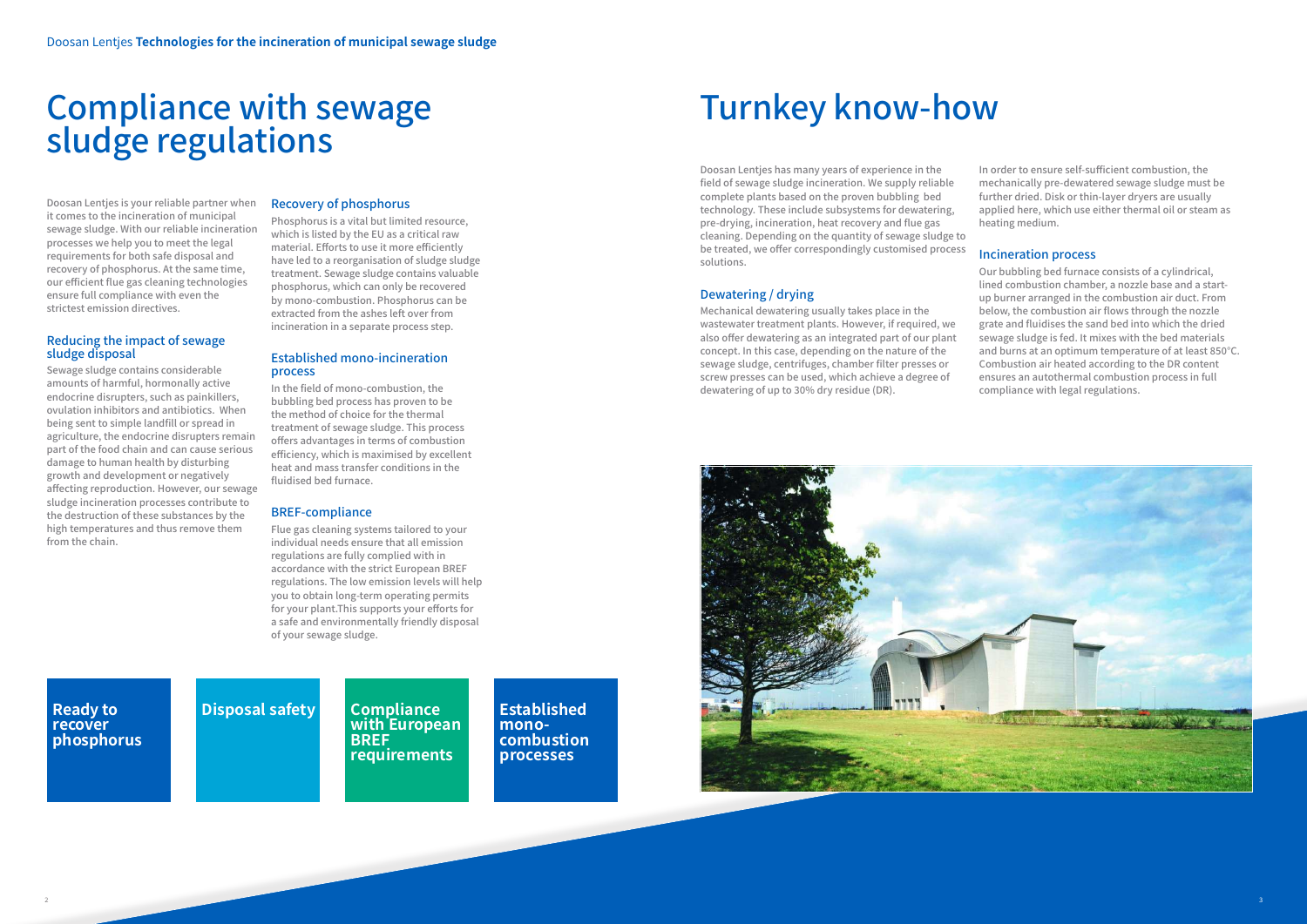#### Heat recovery

Depending on the capacity, the heat generated during combustion is either used for the self-sufficient operation of the plant or is also made available for external applications. In the former case, the flue gas produced during combustion is cooled in a thermal oil boiler with a downstream air preheater. The heated oil is used to dry sewage sludge. In plants whose capacity permits, the waste heat from the flue gas can be used for air preheating and steam generation. The steam not required for drying can be used to produce district heating or electricity.

#### Flue gas cleaning / ash separation

The proven bubbling bed process has an integrated emission control: in contrast to conventional process, the comparatively low combustion temperature of just over 850° minimises the formation of thermal nitrogen oxides (NO $_{\mathrm{x}}$ ). Depending on the limit values to be complied with,  $\mathsf{NO}_{\mathsf{x}}$  emissions can be further reduced in a selective non-catalytic reduction (SNCR) process by injecting ammonia water.

Behind the bubbling bed furnace, the cooled flue gas enters the electrostatic precipitator (ESP), in which more than 99% of the solid particles can be removed. This offers the option of recovering phosphorus from the separated ash in a further process step.

Depending on the project-specific needs, a suitable flue gas cleaning process is applied. With our proven dry conditioned Circoclean® system, gases such as sulphur dioxide, HCl, HF, hydrocarbons and heavy metals like mercury are separated in a reactor.

Lime hydrate and activated carbon are used as absorbents, which are injected directly into the reactor. To ensure optimum reaction conditions with regard to flue gas temperature and moisture content, additional water is injected directly into the reactor.

**Delivery of the entire process chain from one source** 

Remaining residues are separated in the downstream fabric filter, most of which are recirculated into the reactor to ensure optimum utilisation of the absorbents.

For emission requirements according to the European BREF, a two-stage combination scrubber is additionally used. This consists of an acidic and an alkaline cleaning stage. In the acidic stage NH $_{\tiny 3}$  and Hg are separated, while in the alkaline stage gases such as SO $_{\textrm{\tiny{2}}}$  and HCl are absorbed. The combination of dry-conditioned flue gas cleaning and combination scrubber enables optimised additive management through proportional separation in both systems.

#### Civil works: Cooperation with Arikon

The Berlin-based construction company Arikon is carrying out the entire planning of the construction technology for the project on the basis of the existing planning status of the tender and the plant design developed by Doosan Lentjes.

This includes the object and structural design for the structural system, the building physics as well as fire protection certificates. Furthermore, the planning of the building services and electrical engineering for the operation of the building, separated from the process engineering system is part of their work.

The interfaces between Doosan Lentjes and Arikon are defined in an internal matrix, checked and adjusted accordingly for each project. During the execution of the project on site, Arikon's scope of services extends from site clearance, the installation and provision of the entire site equipment to all trades of construction engineering.

**Taking over the role of general contractor**

**Compliance with all European emission requirements** Additional steam generation for external applications

#### Auto thermal combustion process

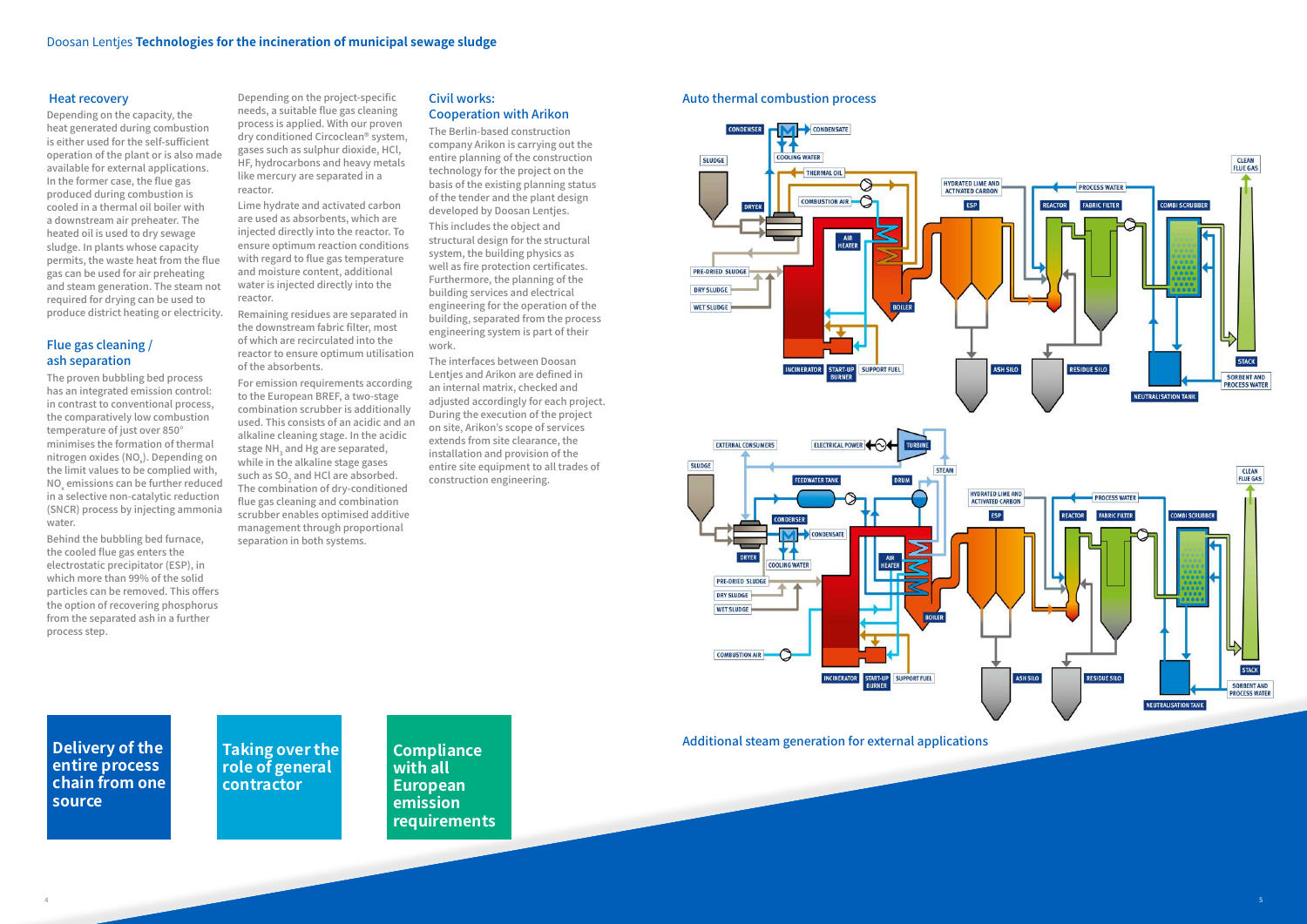# Selected references



#### **Fuel:**

Total plant capacity (dry substance): 56.000 t/a Number of lines: 2 Thermal capacity:  $32.8$  MW<sub>th</sub>

Sewage sludge

#### **Project data:**

The two sister plants in Beckton and Crossness fall well below the emission values legally stipulated at the time in accordance with the 17<sup>th</sup> BImSchV.

The ELSI (East London Sludge Incineration) plant was commissioned in 1998 and handed over to the customer, the British water company Thames Water, in the same year.

Total plant capacity (dry substance): 90.000 t/a Number of lines: 4 Thermal capacity:  $31.25$  MW<sub>th</sub>

> The ELSI project comprised the turnkey assembly and commissioning of the two incineration plants in East London. The Beckton plant has three incineration lines, the Crossness plant has two. Both utilise the sewage sludge of about four million inhabitants.



## Crossness, UK

#### **Fuel:**

Dewatered sewage sludge

#### **Project data:**

The Dordrecht sewage sludge incineration plant started operation in 1993. It is used by the four water boards in Delfland, Rijnland, Schieland and Hollandse Eilanden en Waarden.

The incineration plant includes a central sewage sludge input and storage station. To ensure autothermal combustion, the four lines operate with disc dryers.

The combustion process takes place in bubbling bed furnaces. Waste heat is recovered from the flue gases in waste heat boilers with integrated air preheaters. The saturated steam generated is primarily used for sewage sludge drying. The flue gas cleaning system comprises an electrostatic precipitator, multi-stage scrubbers, a cooling system and a fixed-bed adsorber.

## DRSH-Dordrecht, the Netherlands